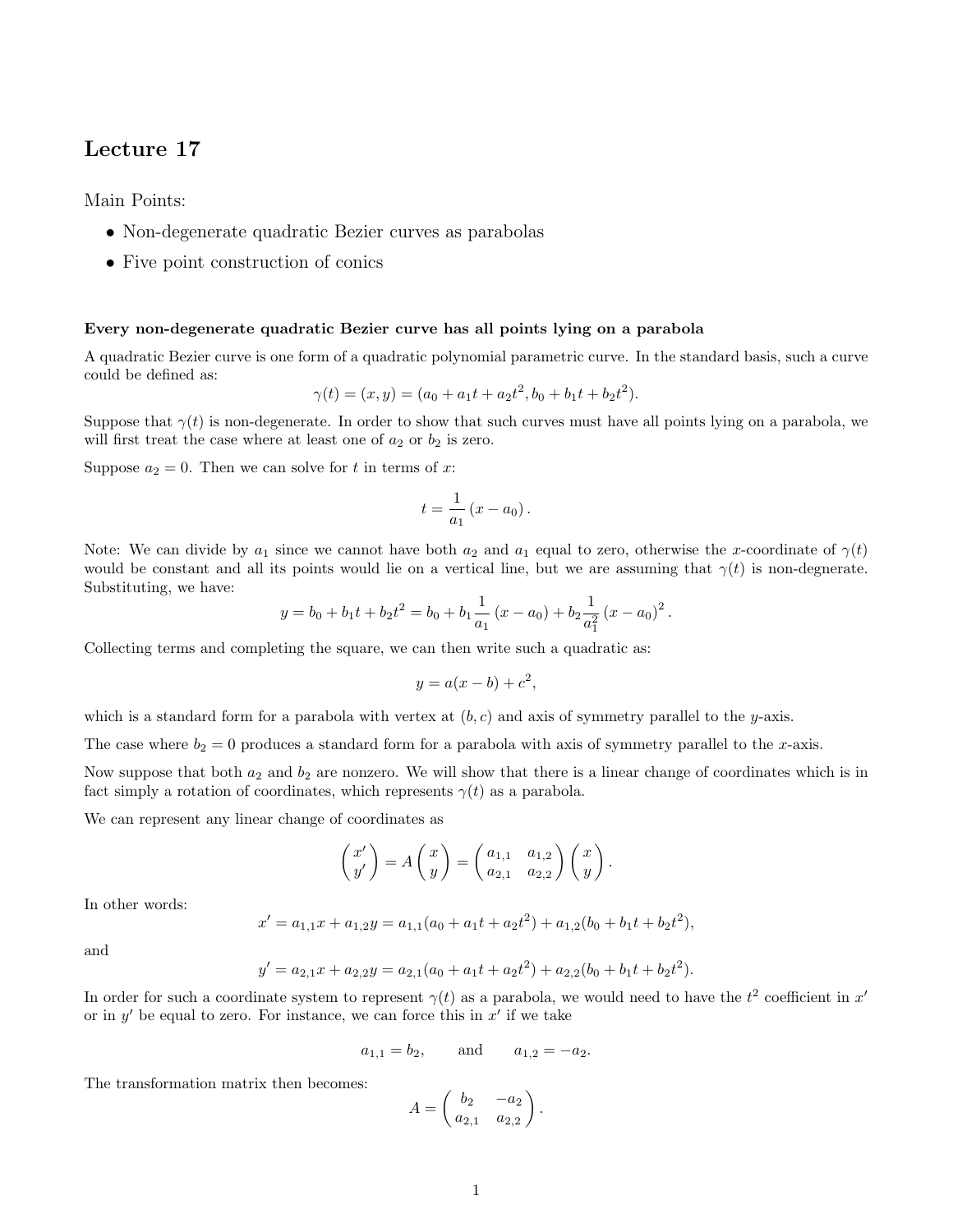But we wanted to produce a rotation, so we will need to have also  $a_{2,1} = a_2$ , and  $a_{2,2} = b_2$ . Additionally, we need to have determinant one, which can be achieved by multiplying the matrix by the constant

$$
\frac{1}{\delta}=\frac{1}{\sqrt{a_2^2+b_2^2}}
$$

producing:

$$
A = \frac{1}{\delta} \begin{pmatrix} b_2 & -a_2 \\ a_2 & b_2 \end{pmatrix}.
$$

This is a rotation matrix and thus the equation for  $\gamma(t)$  in the new coordinates x' and y' will be a parabola. Since a rotated parabola is still a parabola, we must conclude that the original graph is also a parabola.

## Five point construction of conics

In order to construct the implicit equation for a quadratic Bezier curve, we will use a geometric technique which starts with the five point construction. This construction allows us to find the equation of a conic, or quadratic polynomial in  $x$  and  $y$ , which passes through any collection of five points.

Suppose we are given 5 points  $P_0$ ,  $P_1$ ,  $P_2$ ,  $P_3$  and  $P_4$  in the plane. We would like to find an equation of the type

$$
Ax2 + Bxy + Cy2 + Dx + Ey + F = 0
$$

which satisfies all five points.

We start by writing two pairs of lines through the first 4 points. Suppose the first pair of lines is

$$
L_{0,1}(x, y) = 0
$$
 and  $L_{2,3}(x, y) = 0$ 

where  $L_{0,1}$  passes through  $P_0$  and  $P_1$ , and  $L_{2,3}$  passes through  $P_2$  and  $P_3$ ; and the second pair is

$$
L_{0,2}(x,y) = 0
$$
 and  $L_{1,3}(x,y) = 0$ 

where  $L_{0,2}$  passes through  $P_0$  and  $P_2$ , and  $L_{1,3}$  passes through  $P_1$  and  $P_3$ .

Next, we write the quadratic equation

$$
f_c(x,y) = L_{0,1}(x,y)L_{2,3}(x,y) + L_{0,2}(x,y)L_{1,3}(x,y) = 0,
$$

which represents a family of conics, each of which passes through the four points  $P_0$ ,  $P_1$ ,  $P_2$ , and  $P_3$ .

The final step is to solve for c after plugging in the coordinates of  $P_4$  into the equation for  $f_c(x, y)$ . This will guarantee that  $f_c(x, y)$  also passes through the fifth point.

## Examples:

• Find the conic which passes through the points:  $P_0 = (0,0), P_1 = (1,0), P_2 = (2,1), P_3 = (0,1),$  and  $P_4 = (1, 4)$ . Note: the points are chosen to be suggestive of the shape of an ellipse, and are indeed inconsistent with the shape of a parabola or hyperbola. So we expect that the equation will have negative discriminant.

We form the lines:

$$
L_{0,1}(x, y) = y = 0
$$
, and  $L_{2,3}(x, y) = y - 1 = 0$ ,  
\n $L_{0,2}(x, y) = x - 2y = 0$ , and  $L_{1,3}(x, y) = x + y - 1 = 0$ .

Next, we form  $f_c(x, y)$ :

$$
f_c(x,y) = L_{0,1}(x,y)L_{2,3}(x,y) + L_{0,2}(x,y)L_{1,3}(x,y) = 0
$$
  
=  $y(y-1) + c(x-2y)(x+y-1)$   
= 0.